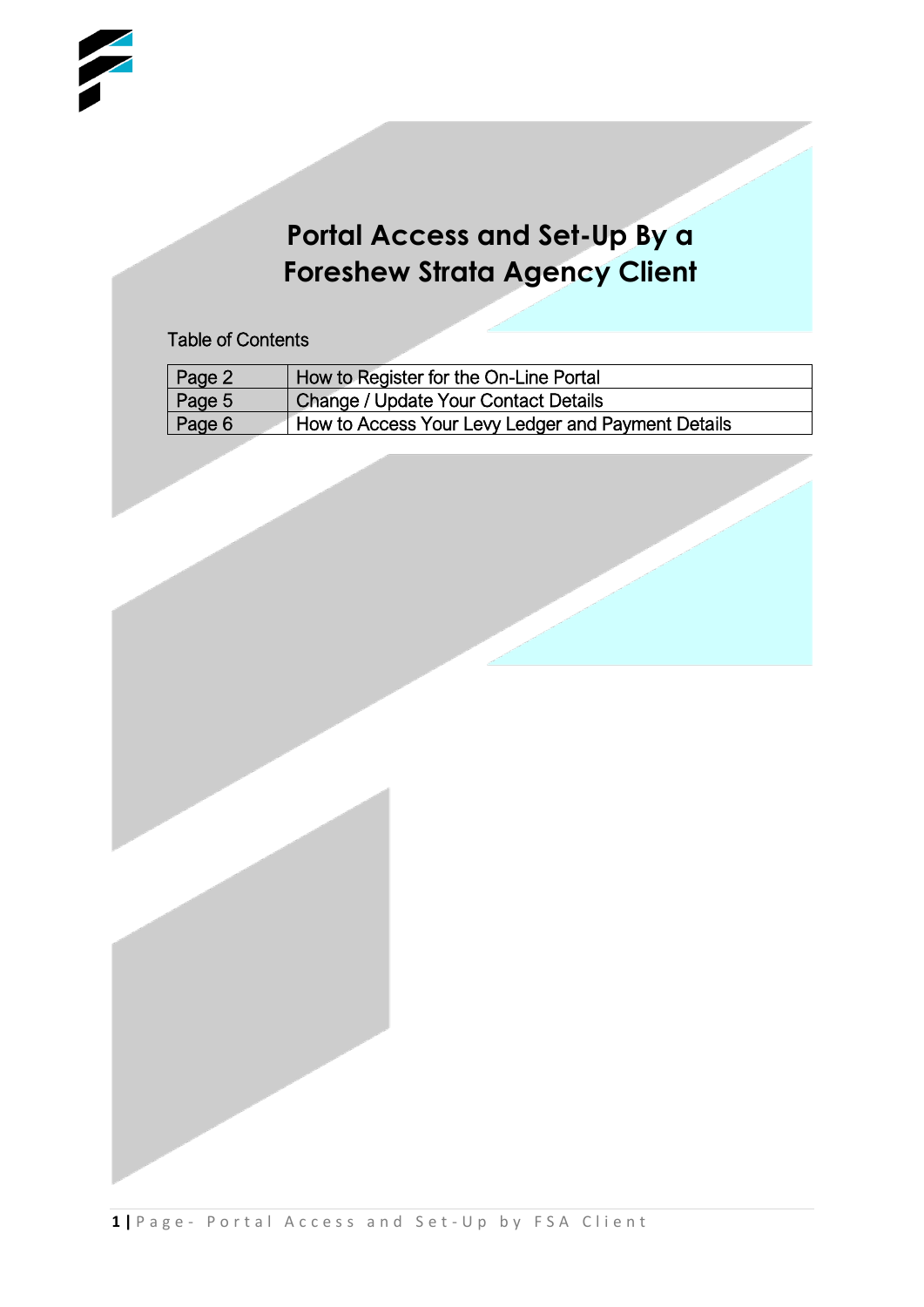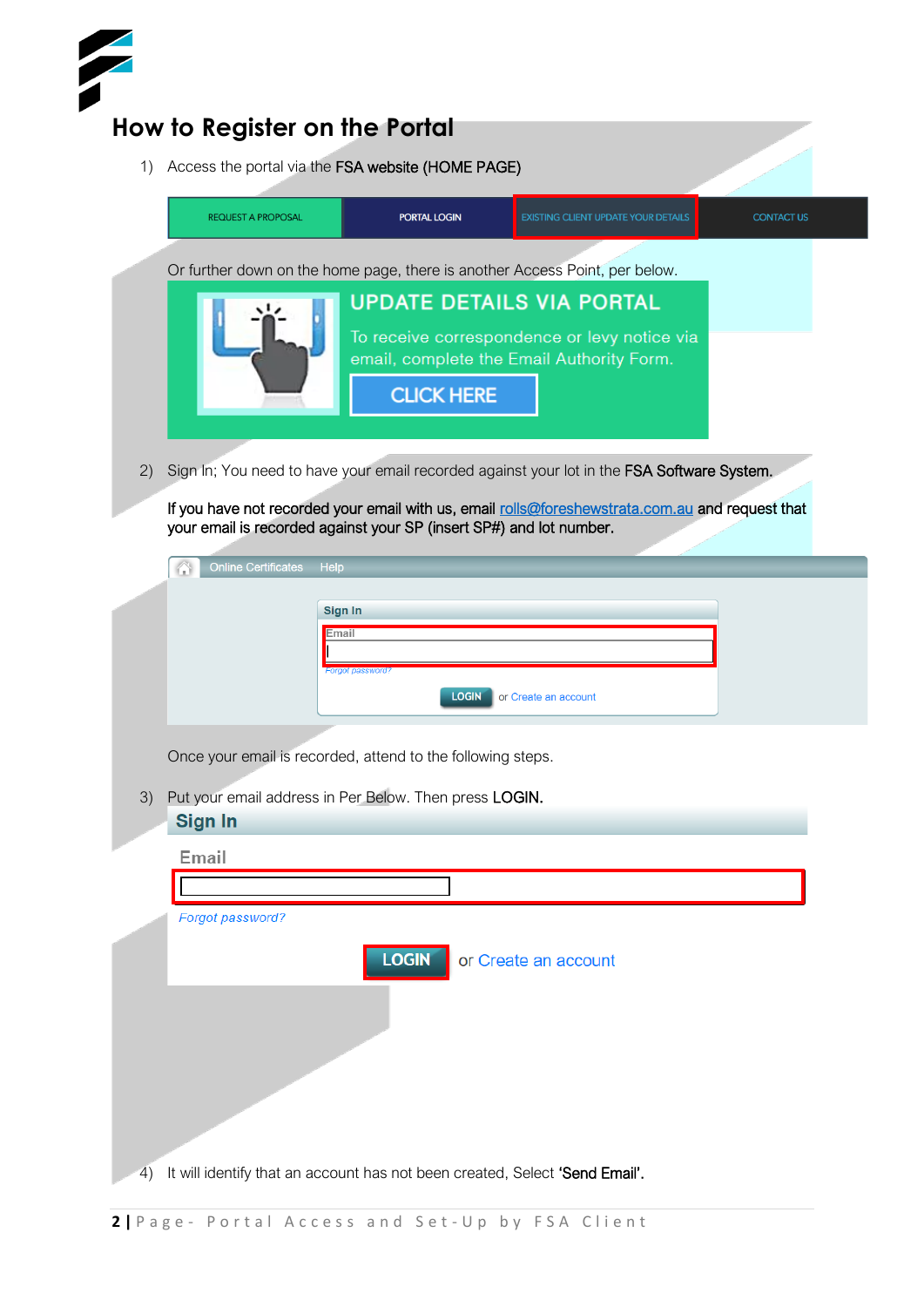| Sign In               |                                                                                                                                                                                                                                                                                                                                                                                                                                                                                                                                                                                                                                                                                                                                                                                                            |                                   |   |
|-----------------------|------------------------------------------------------------------------------------------------------------------------------------------------------------------------------------------------------------------------------------------------------------------------------------------------------------------------------------------------------------------------------------------------------------------------------------------------------------------------------------------------------------------------------------------------------------------------------------------------------------------------------------------------------------------------------------------------------------------------------------------------------------------------------------------------------------|-----------------------------------|---|
|                       | Your account does not exist, please create your account.                                                                                                                                                                                                                                                                                                                                                                                                                                                                                                                                                                                                                                                                                                                                                   |                                   |   |
|                       |                                                                                                                                                                                                                                                                                                                                                                                                                                                                                                                                                                                                                                                                                                                                                                                                            | change)                           |   |
|                       | To create an account use the button below to send an email to start the process.                                                                                                                                                                                                                                                                                                                                                                                                                                                                                                                                                                                                                                                                                                                           |                                   |   |
|                       |                                                                                                                                                                                                                                                                                                                                                                                                                                                                                                                                                                                                                                                                                                                                                                                                            | <b>SEND EMAIL</b> or Change email |   |
|                       | The below email will be sent - select create account.                                                                                                                                                                                                                                                                                                                                                                                                                                                                                                                                                                                                                                                                                                                                                      |                                   |   |
| Тο                    | no-reply <no-reply@stratamax.com.au></no-reply@stratamax.com.au>                                                                                                                                                                                                                                                                                                                                                                                                                                                                                                                                                                                                                                                                                                                                           |                                   | ē |
|                       |                                                                                                                                                                                                                                                                                                                                                                                                                                                                                                                                                                                                                                                                                                                                                                                                            |                                   |   |
| 9.                    |                                                                                                                                                                                                                                                                                                                                                                                                                                                                                                                                                                                                                                                                                                                                                                                                            |                                   |   |
|                       |                                                                                                                                                                                                                                                                                                                                                                                                                                                                                                                                                                                                                                                                                                                                                                                                            |                                   |   |
| <b>Create Account</b> |                                                                                                                                                                                                                                                                                                                                                                                                                                                                                                                                                                                                                                                                                                                                                                                                            |                                   |   |
|                       | We have received a request for a new account linked to this email address.                                                                                                                                                                                                                                                                                                                                                                                                                                                                                                                                                                                                                                                                                                                                 |                                   |   |
|                       | To create an account with this email address, please follow the link below;                                                                                                                                                                                                                                                                                                                                                                                                                                                                                                                                                                                                                                                                                                                                |                                   |   |
| <b>CREATE ACCOUNT</b> |                                                                                                                                                                                                                                                                                                                                                                                                                                                                                                                                                                                                                                                                                                                                                                                                            |                                   |   |
|                       | If the link does not open it may have been blocked by your browser, please copy the link and paste it into the address bar of your                                                                                                                                                                                                                                                                                                                                                                                                                                                                                                                                                                                                                                                                         |                                   |   |
| browser.              |                                                                                                                                                                                                                                                                                                                                                                                                                                                                                                                                                                                                                                                                                                                                                                                                            |                                   |   |
|                       | https://www.stratamax.com.au/Portal/UserSecurity/CreateAccount.aspx?Token=66f392ab-dfcc-4664-835d-f9cc27e38e1e<br>For security purposes, the above link will expire in 1 day.                                                                                                                                                                                                                                                                                                                                                                                                                                                                                                                                                                                                                              |                                   |   |
|                       | This is a system generated email. Please do not reply directly to this email as it may not be delivered.                                                                                                                                                                                                                                                                                                                                                                                                                                                                                                                                                                                                                                                                                                   |                                   |   |
|                       | This communication is confidential and may contain privileged information intended solely for the named addressee(s). It may not be used or disclosed except for the<br>purpose for which it has been sent. If you are not the intended recipient, you must not copy, distribute or take any action in reliance on it. Unless expressly stated, opinions<br>in this message are those of the individual sender and not of the MaxSoft Group. If you have received this communication in error, please notify MaxSoft Group by emailing<br>postmaster@maxsoft.com.au quoting the sender and delete the message and any attached documents. The MaxSoft Group accepts no liability or responsibility for any<br>content, onward transmission or use of emails and attachments having left the MaxSoft Group. |                                   |   |
| StrataMax             |                                                                                                                                                                                                                                                                                                                                                                                                                                                                                                                                                                                                                                                                                                                                                                                                            |                                   |   |
| strataMaxL .png       |                                                                                                                                                                                                                                                                                                                                                                                                                                                                                                                                                                                                                                                                                                                                                                                                            |                                   |   |
| 4.2kB                 |                                                                                                                                                                                                                                                                                                                                                                                                                                                                                                                                                                                                                                                                                                                                                                                                            |                                   |   |
|                       |                                                                                                                                                                                                                                                                                                                                                                                                                                                                                                                                                                                                                                                                                                                                                                                                            |                                   |   |
|                       |                                                                                                                                                                                                                                                                                                                                                                                                                                                                                                                                                                                                                                                                                                                                                                                                            |                                   |   |
|                       |                                                                                                                                                                                                                                                                                                                                                                                                                                                                                                                                                                                                                                                                                                                                                                                                            |                                   |   |
|                       |                                                                                                                                                                                                                                                                                                                                                                                                                                                                                                                                                                                                                                                                                                                                                                                                            |                                   |   |
|                       |                                                                                                                                                                                                                                                                                                                                                                                                                                                                                                                                                                                                                                                                                                                                                                                                            |                                   |   |
|                       |                                                                                                                                                                                                                                                                                                                                                                                                                                                                                                                                                                                                                                                                                                                                                                                                            |                                   |   |
|                       |                                                                                                                                                                                                                                                                                                                                                                                                                                                                                                                                                                                                                                                                                                                                                                                                            |                                   |   |
|                       |                                                                                                                                                                                                                                                                                                                                                                                                                                                                                                                                                                                                                                                                                                                                                                                                            |                                   |   |
|                       |                                                                                                                                                                                                                                                                                                                                                                                                                                                                                                                                                                                                                                                                                                                                                                                                            |                                   |   |
|                       |                                                                                                                                                                                                                                                                                                                                                                                                                                                                                                                                                                                                                                                                                                                                                                                                            |                                   |   |
|                       |                                                                                                                                                                                                                                                                                                                                                                                                                                                                                                                                                                                                                                                                                                                                                                                                            |                                   |   |
|                       |                                                                                                                                                                                                                                                                                                                                                                                                                                                                                                                                                                                                                                                                                                                                                                                                            |                                   |   |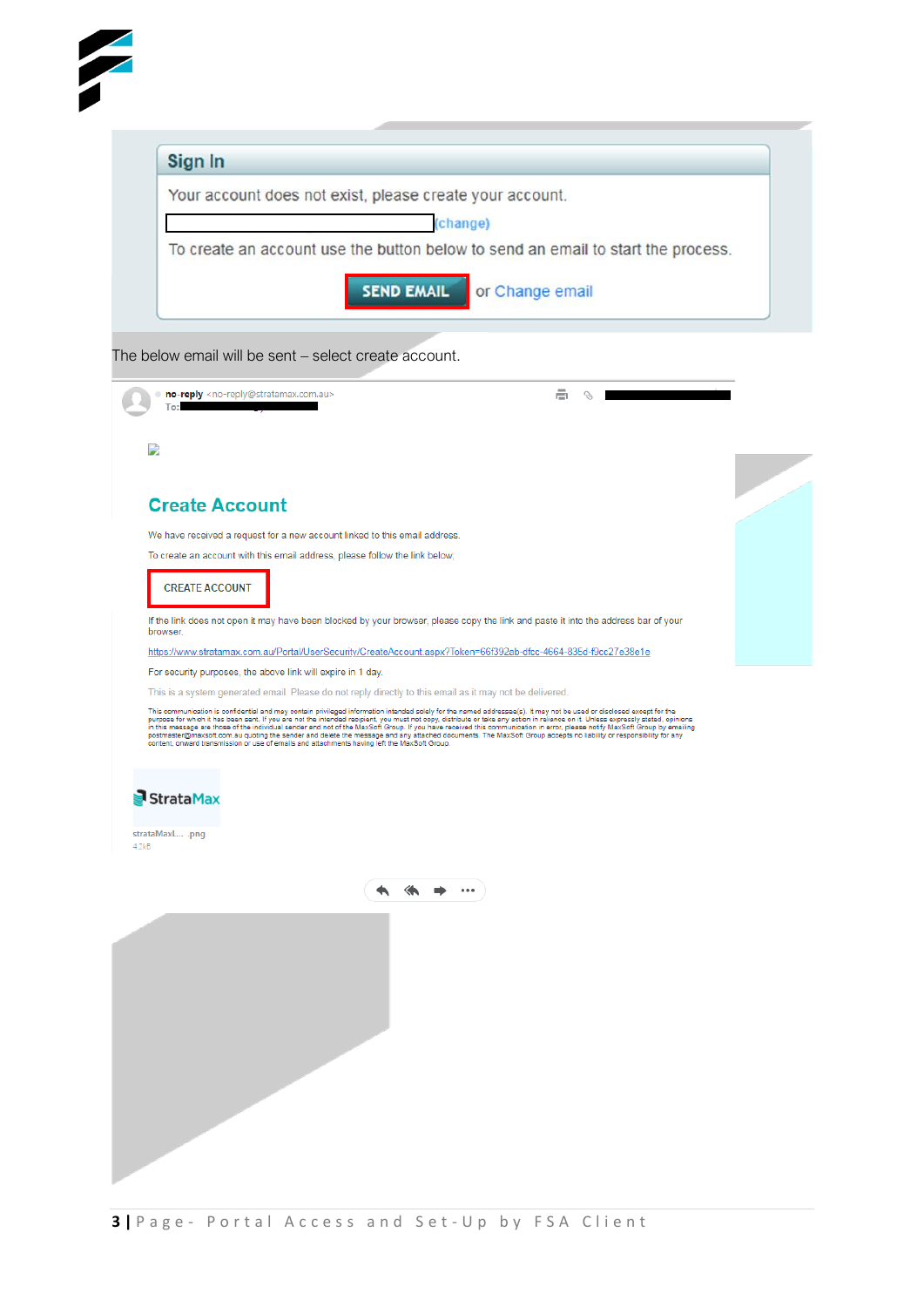|             | <b>Create StrataMax Portal Account</b>                                                                                                                                   |
|-------------|--------------------------------------------------------------------------------------------------------------------------------------------------------------------------|
| <b>BACK</b> | <b>StrataMax Portal Account Details</b>                                                                                                                                  |
|             | Email                                                                                                                                                                    |
|             | Name Title                                                                                                                                                               |
|             | -- Choose Title --                                                                                                                                                       |
|             | <b>First Name</b>                                                                                                                                                        |
|             | Surname                                                                                                                                                                  |
|             |                                                                                                                                                                          |
|             | Password                                                                                                                                                                 |
|             | Password Strength: [www.communitylensess] Password Password Strength Password Strength Password must be a minimum of 6-characters with combination of personal asymbols. |
|             | Confirm Password                                                                                                                                                         |
|             | □ I accept the Terms & Conditions                                                                                                                                        |
|             | CREATE                                                                                                                                                                   |
|             | Once you have completed the above, it will take you to the On-Line Portal.                                                                                               |
|             |                                                                                                                                                                          |
|             |                                                                                                                                                                          |
|             |                                                                                                                                                                          |
|             |                                                                                                                                                                          |
|             |                                                                                                                                                                          |
|             |                                                                                                                                                                          |
|             |                                                                                                                                                                          |
|             |                                                                                                                                                                          |
|             |                                                                                                                                                                          |
|             |                                                                                                                                                                          |
|             |                                                                                                                                                                          |
|             |                                                                                                                                                                          |
|             |                                                                                                                                                                          |
|             |                                                                                                                                                                          |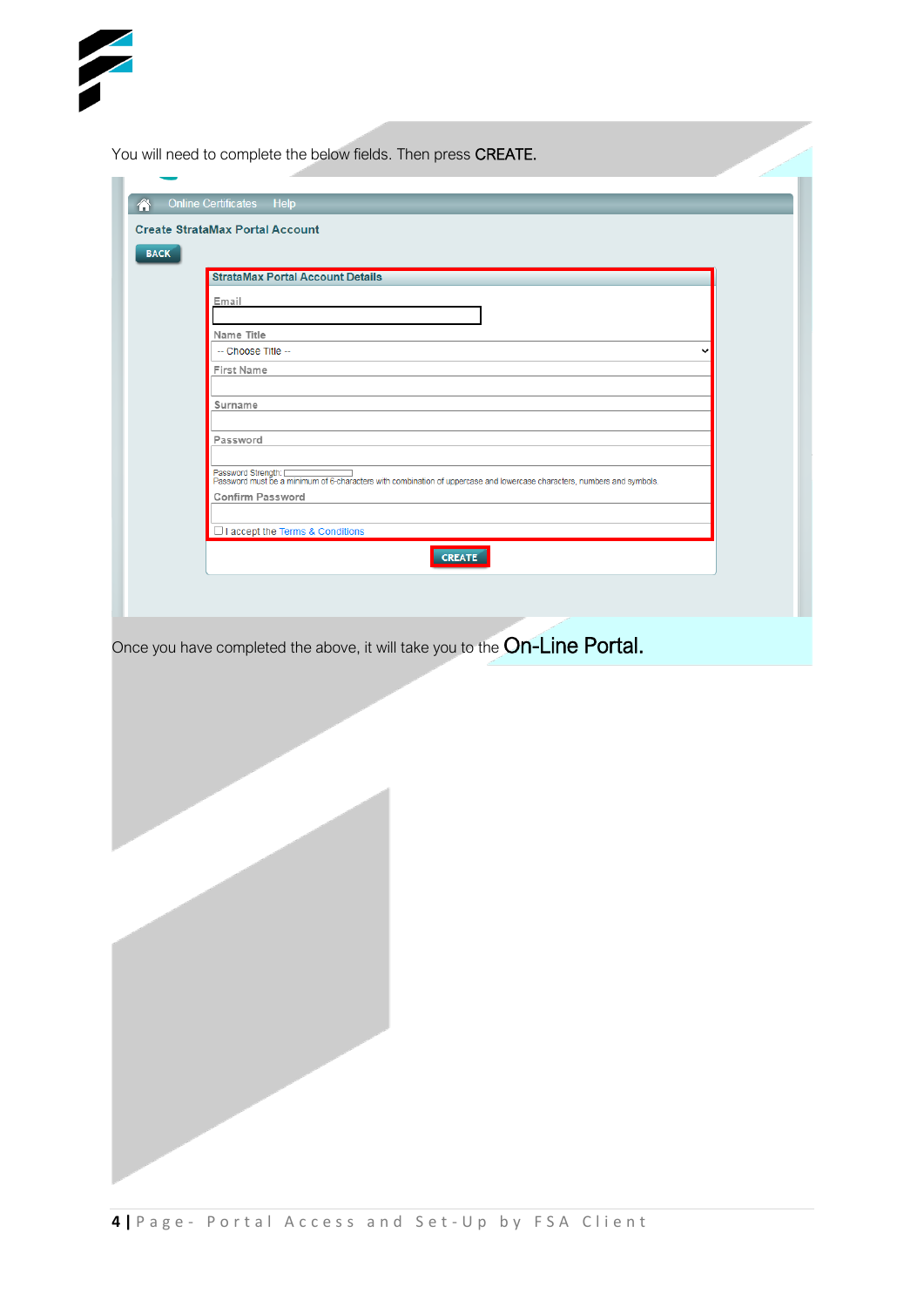| Select 'My Info'                                                                   |                                                                   |  |
|------------------------------------------------------------------------------------|-------------------------------------------------------------------|--|
| <b>Invoice Hub</b><br><b>My Info</b><br>Payments<br>My Details   My Strata Manager | <b>Reports &amp; Documents</b><br>Help<br><b>Contact Us</b>       |  |
|                                                                                    |                                                                   |  |
| Select 'My Details'                                                                |                                                                   |  |
| <b>Invoice Hub</b><br>Payments<br>谷<br><b>My Info</b>                              | Help<br><b>Reports &amp; Documents</b><br><b>Contact Us</b>       |  |
| My Details   My Strata Manager                                                     |                                                                   |  |
|                                                                                    |                                                                   |  |
|                                                                                    | Below Screen will POP-Up. Complete your details and press SUBMIT. |  |
|                                                                                    |                                                                   |  |
| <b>Change Details</b>                                                              |                                                                   |  |
| <b>Full Name:</b>                                                                  |                                                                   |  |
| ABN:                                                                               |                                                                   |  |
| Email:                                                                             |                                                                   |  |
| Letter Title :                                                                     |                                                                   |  |
| <b>Address Title:</b>                                                              |                                                                   |  |
|                                                                                    |                                                                   |  |
| <b>Res/Bus Address:</b>                                                            |                                                                   |  |
|                                                                                    |                                                                   |  |
|                                                                                    | Notice Address : □ Address is different from above                |  |
|                                                                                    | Levy Notice Address: C Address is different from above            |  |
|                                                                                    | Co-Owner Addresses : □ Address is different from above            |  |
|                                                                                    | Home Phone : e.g. 07 5501 2345                                    |  |
|                                                                                    | <b>Business Phone: e.g. 07 5501 2345</b>                          |  |
| Mobile Phone:                                                                      |                                                                   |  |
| Fax:                                                                               |                                                                   |  |
|                                                                                    |                                                                   |  |
|                                                                                    |                                                                   |  |
|                                                                                    | <b>CANCEL</b><br><b>SUBMIT</b>                                    |  |
|                                                                                    |                                                                   |  |
|                                                                                    |                                                                   |  |
|                                                                                    |                                                                   |  |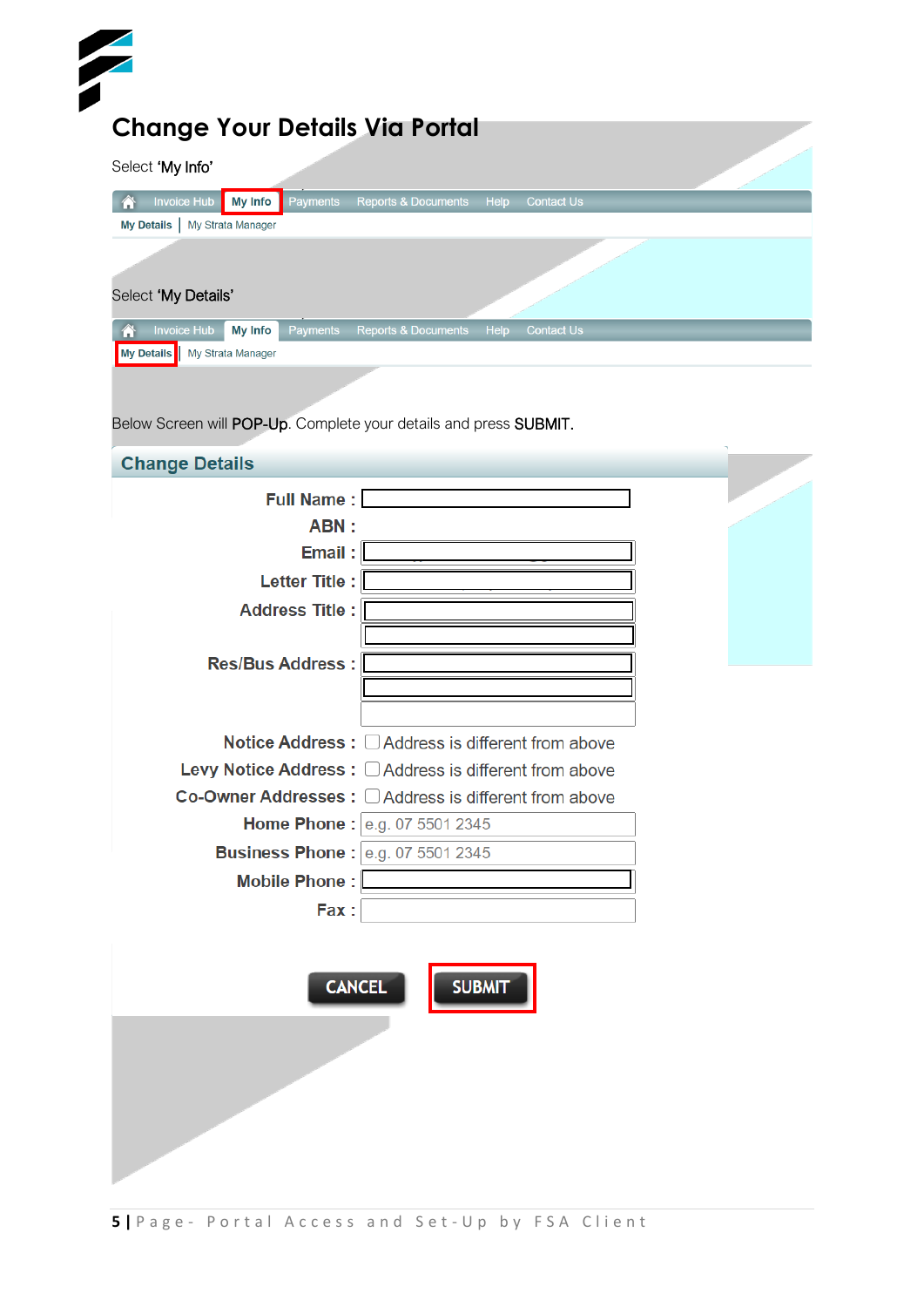## **Access Your Levy Ledger / Check When Levies Are Due**

1.0 Select 'Reports & Documents'

**Reports & Documents** 

2.0 Select 'Owner Information Report'

**Owner Information Report** 

Download L

## 3.0 Select 'View/Download Report'

**View/Download Report** 

**RETURN TO PREVIOUS PAGE** 

Select 'click here to view the report'. The report will then be downloaded, you can review your details per below.

The report should automatically launch in another browser window.<br>If the report does not appear automatically you can click here to view the report.